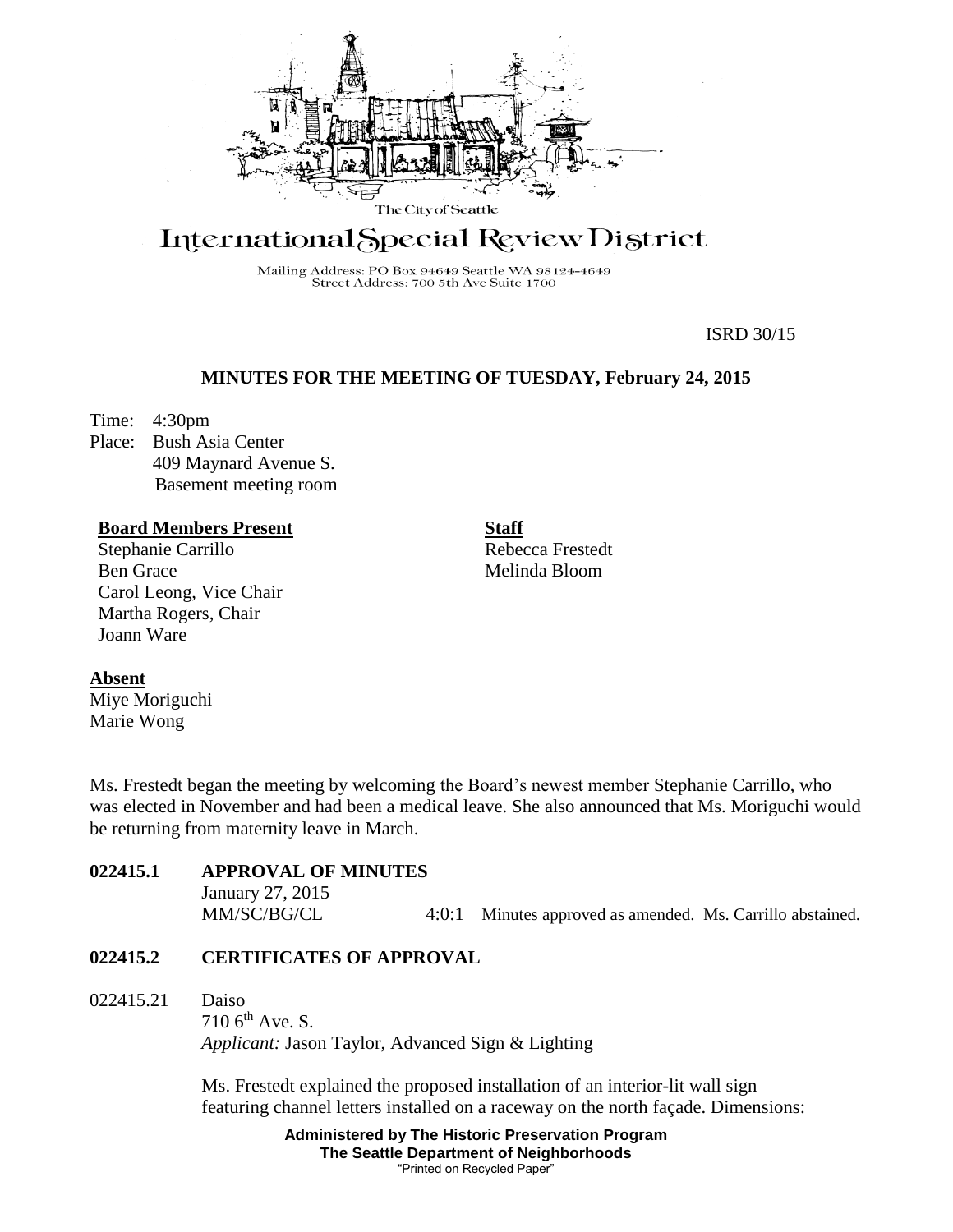19'w x 34"h and an interior-lit cabinet sign installed on the west façade. Dimensions: 79"w x 30"h. Exhibits reviewed included photographs, renderings and samples. She said this site is located outside of the Asian Design Character District.

#### Applicant Comment:

Jason Taylor, Advanced Sign & Lighting, explained the proposed signage will replace the temporary banner currently in place. The wall signs incorporate the company logo. He said that Sign A will have an oversized cabinet and an illuminated white material that will glow from behind. He said that raceway itself will not be illuminated. He said that the power will be connected to existing power source and that there will be no new penetrations. He said sign B, facing Uwajimaya, will be smaller with the copy routed pushed through acrylic. He said that existing power will be used and there will be no new penetrations. He said that attachment of sign A will use 3/8" lag bolts into wood; there will be three across the top and three across the bottom, all 30" on center. He said the attachment of sign B2 will use 3/8" x 4" sleeve anchor into masonry. He said there will be three across the top and three across the bottom; all at 30" on center. He said LED lamps will be used in both lights and existing power will be used. He went over an overall site map showing locations and said the lights won't cast glare on to residential units. Responding to questions he said that the logo is new; Daiso is an international chain and the same logo will be used everywhere.

Public Comment: There was no public comment.

Board Discussion:

Board members were supportive of the application.

Action: I move that the International Special Review District Board recommend approval of a Certificate of Approval for signage at  $710\,6<sup>th</sup>$  Ave. S.

This action is based on the **following applicable sections of the International Special Review District Ordinance:** 

#### **SMC 23.66.338 – Signs**

**Secretary of Interior's Standards #10:** New additions and adjacent or related new construction shall be undertaken in such a manner that if removed in the future, the essential form and integrity of the historic property and its environment would be unimpaired.

#### **MM/SC/CL/BG 5:0:0 Motion carried.**

022415.22 Summit School 1025 S. King St.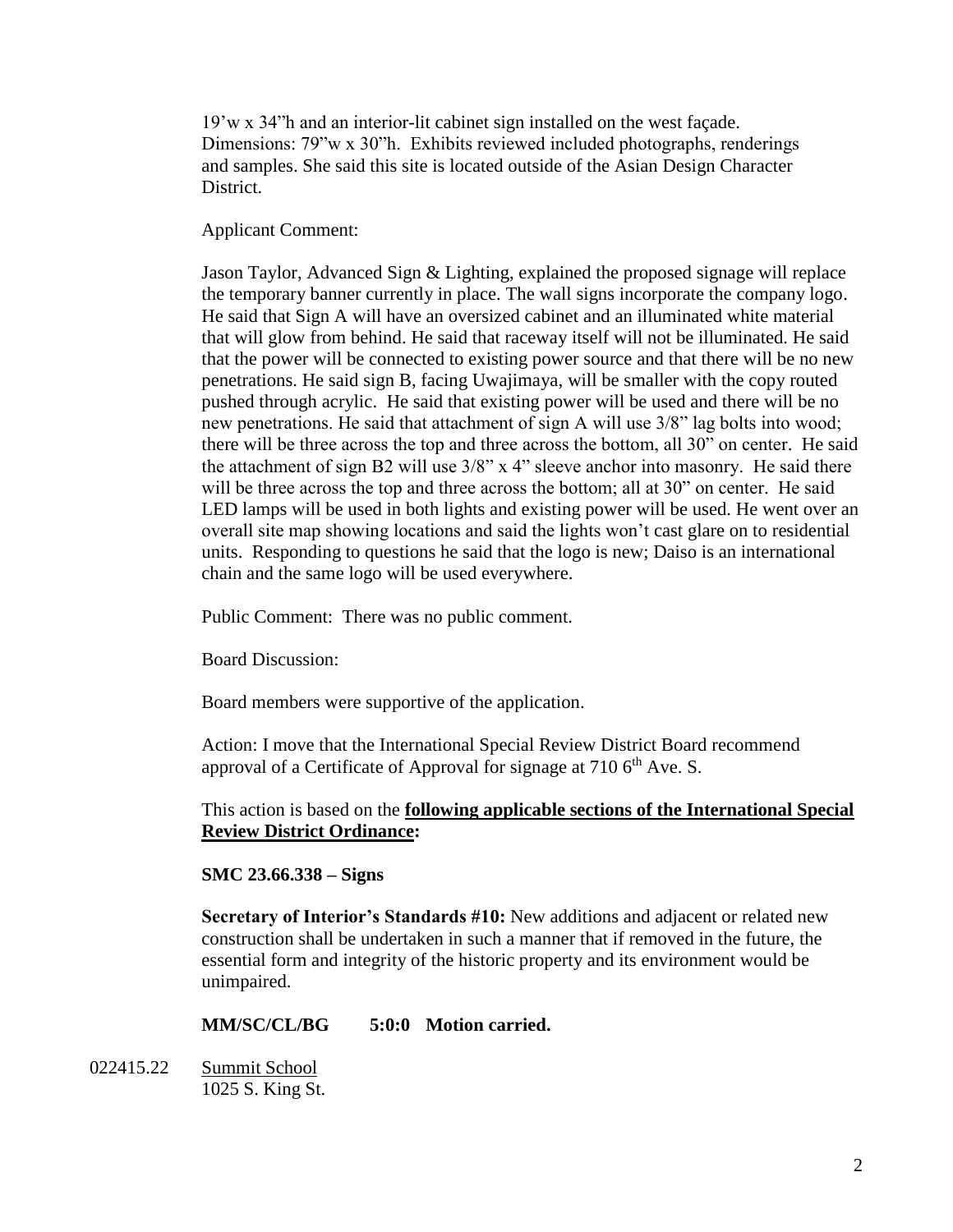### *Applicant:* Philip Riedel, NAC Architecture

Ms. Frestedt explained the proposed change of use from "Institutional (Community Center)" to "Institutional (Secondary School)", 19,897 sq. ft. includes interior remodel and second story addition on interior.

Ms. Frestedt went over proposed building alterations, consisting of:

- Construction of a new elevator addition (150 sq. ft.);
- New windows throughout the building;
- Addition of a canopy structure on the south façade;
- Removal and replacement of fencing;
- Construction of a mechanical equipment pad and screening on the northern portion of the site;
- New roofing membrane;
- Signage and lighting; and,
- Landscaping, consisting of a new paved walkway, plantings and removal of four (4) unhealthy or damaged cherry trees and planting of 12 new street trees along S. King St. and S. Weller Streets.
- Six (6) Ginko biloba 'Princeton Century' at S. King St.
- Three (3) Prunus serrulata 'Snow Goose' at S. Weller St.
- Three (3) Prunus x yedoensis 'Akebono' at S. Weller St.

Exhibits included plans, drawings and specifications. She said that this site is located east of I-5, outside of the Asian Design Character District.

#### Applicant Comment:

Philip Riedel, NAC Architecture, presented the PowerPoint (full report in DON file). He introduced Laurie Pfarr, civil engineer with LPD Engineering, and Lisa Corry, landscape architect with Cascade Design Collaborative.

Mr. Riedel explained that this application is phase I of a 2-phase project. He said there are radical changes to the interior, including the addition of a  $2<sup>nd</sup>$  floor, which are prompting changes to the exterior. He went over proposed floor plan and how the layout will impact circulation to and around the school. He said they are reopening vehicular access using an existing curb cut to the west and removing the chain link fence along the sidewalk at King and replacing fencing elsewhere on the site. Windows will be added to enliven the interior addition.

Following are board questions and comments.

Ms. Rogers asked if there was any differentiation between pedestrian access and parking.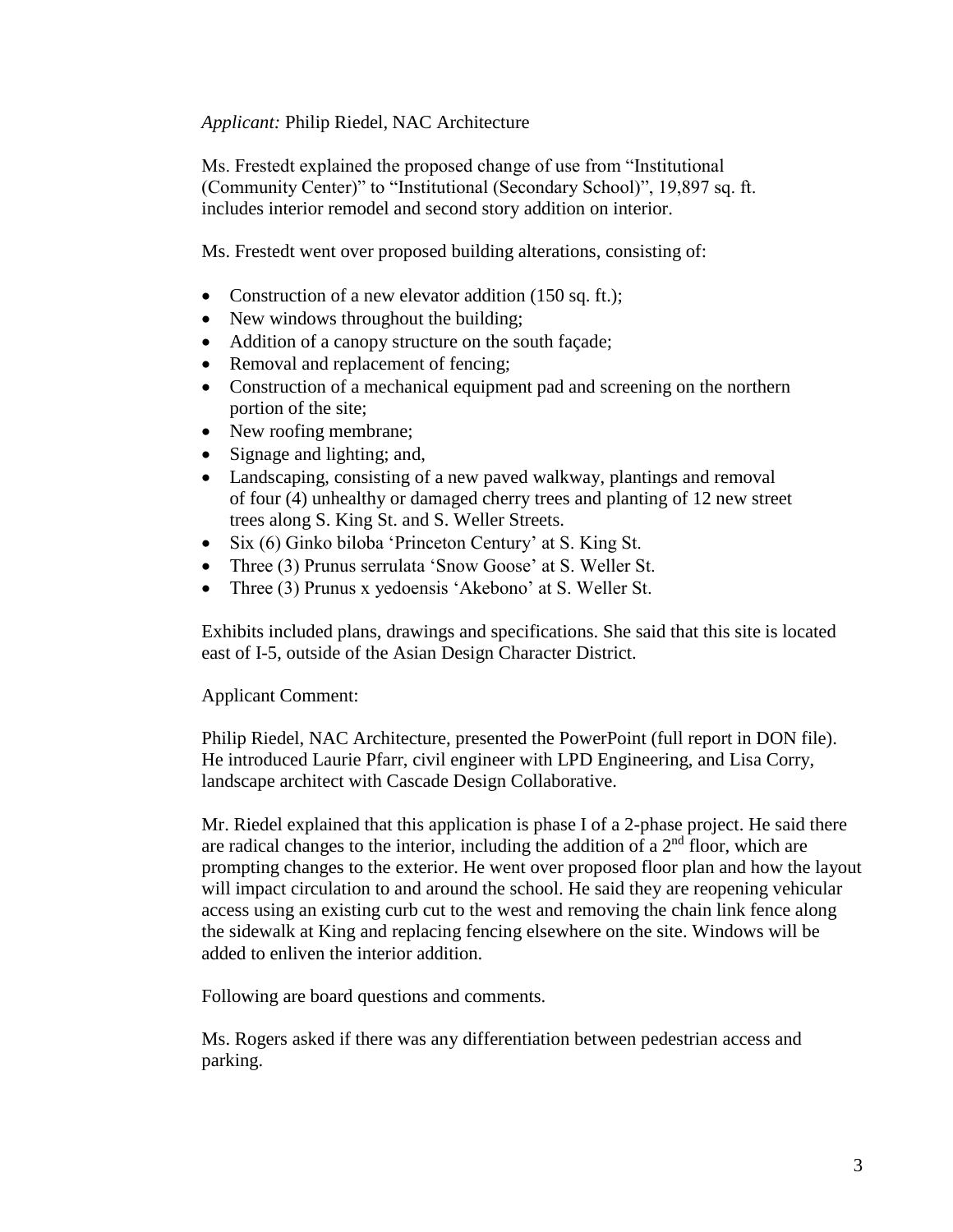Mr. Riedel said the walkway will use the same gate opening as cars but there is a separated walkway with curb and a new walkway on S. Weller side.

Ms. Rogers asked about lighting and whether or not the walkway would be lit.

Mr. Riedel said the whole area is lit and said new LED matrix heads can be put on existing parking lot lights; this can cover entire area without the new poles.

Discussion ensued about lighting with board members stressing safety and security. Board members asked for lighting study and encouraged the applicants to add new lights even if the City says they don't have to.

Ms. Leong expressed concern about influx of students, deliveries, garbage pick-up etc. and the impacts to local traffic congestion.

Mr. Riedel said that they didn't do a traffic study but that a traffic engineer looked at schedules and didn't find a significant impact on roadways around the school. He said that there are staggered arrival/drop off times and that pickup times tend to be the heaviest traffic while parents wait for their children. He said that while drop offs are at the front entrance only pick-ups will be split between King St. and Weller St. sides.

Ms. Pfarr said that because of demographics parent carpools will transport neighboring children to school and leaving many will take public transportation. She said that the traffic patterns will be more like that of a private school. She said King St. was chosen as drop off location because it already has a drop off area there.

Ms. Leong said the traffic in the area is bad now and it was important to protect small businesses. She said that other schools don't have the traffic issues and businesses that exist here.

Mr. Grace noted the potential influx of new people to discover and shop in the neighborhood.

Ms. Frestedt said the board can ask for a traffic study and how increased capacity will be addressed.

Nick Diede said they conducted a traffic study for Summit Schools in an effort to anticipate any issues that may arise.

Ms. Rogers asked for more information on lighting at the entries and said she is not convinced they will be welcoming, lit places. She said that it looked more like a parking lot than a school. She noted the beautification with landscaping and removal of the chain link fence along S. King St. is great, but the lighting falls short.

Mr. Grace said he had similar concerns about lighting.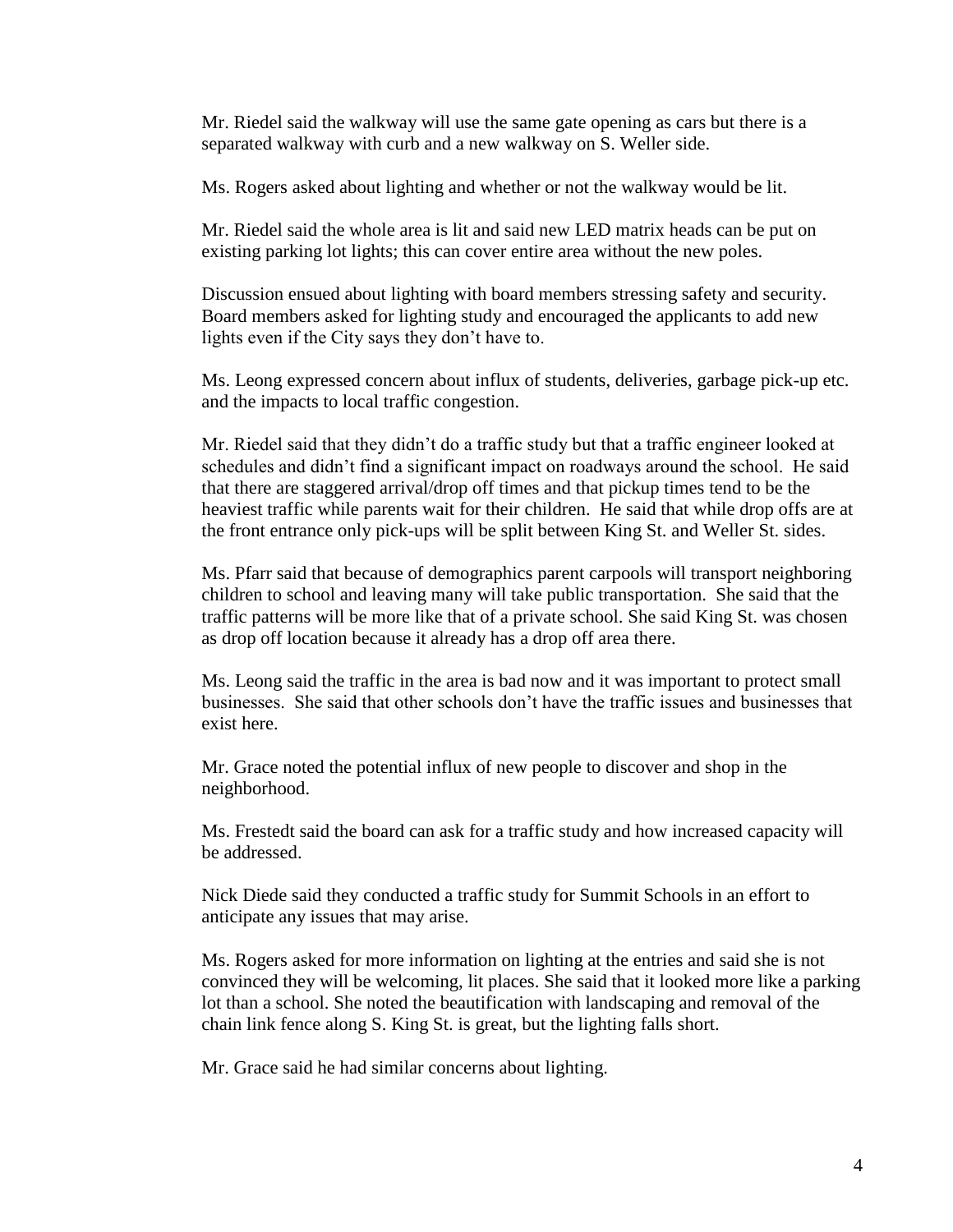Although not shown on the drawing Mr. Riedel said that a wall attached light is planned for the front entry.

Board members generally supportive of what is proposed but asked for more information on lighting.

Action: I move that the International Special Review District Board recommend conditional approval of a Certificate of Approval for use and design at 1025 S. King St., conditioned on the submission of lighting plan and elevations showing light fixtures at north and south entries and the light fixture cut sheets if they are to be different from what is provided.

This action is based on the **following applicable sections of the International Special Review District Ordinance:** 

**SMC 23.66.308 – International District preferred uses east of Interstate 5 SMC 23.66.320 – Permitted uses SMC 23.66.336 – Exterior building finishes**

- **A. General Requirements**
- **C. Exterior Building Design Outside of the Asian Design Character District SMC 23.66.338 – Signs**

**Secretary of Interior's Standards #10:** New additions and adjacent or related new construction shall be undertaken in such a manner that if removed in the future, the essential form and integrity of the historic property and its environment would be unimpaired.

MM/SC/JW/BG 5:0:0 Motion carried.

## **022415.3 GUIDELINE REVISION WORK SESSION**

Board review of existing guidelines and discussion of proposed revisions. The focus of this session will be a review and discussion of draft guidelines for signs and safety and security (Crime Prevention through Environmental Design – CPTED).

*Guideline revision sub-committee member Rich Murakami joined the table.* 

Review and discussion of Guidelines Revision draft dated 2.24.15

Ms. Frestedt summarized changes that she had made to the draft following the last revision session. The discussion began with the draft guidelines for signs.

There was a discussion about sandwich board or "A-frame" signs and how they would be treated in the guidelines.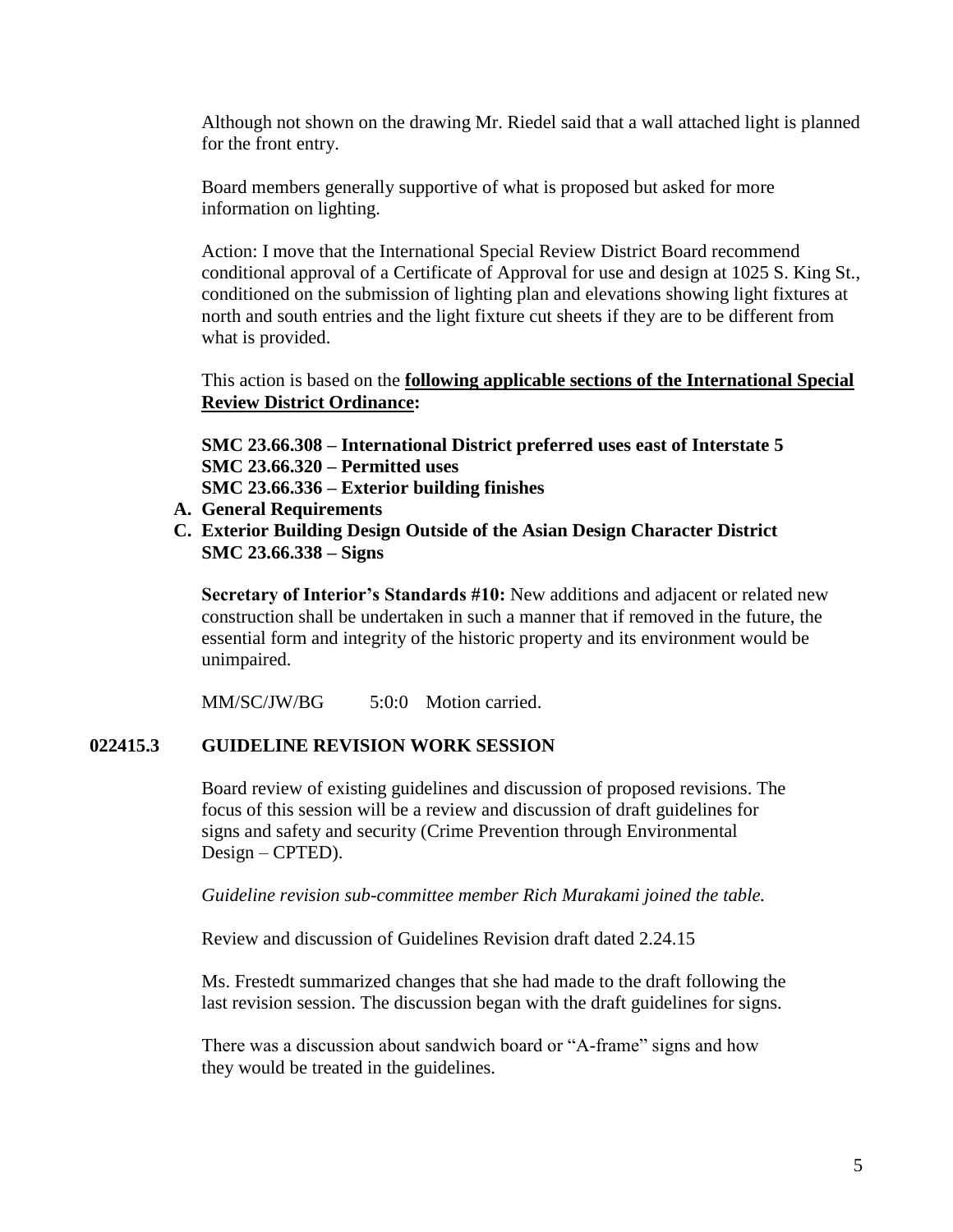Mr. Grace referenced the World Pizza sign and the fact that the quality and design of the sign adds character to the District, so he wouldn't like to see them prohibited outright.

Ms. Ware questioned if A-boards would come for board review.

Ms. Frestedt explained that the code prohibits "portable signs" and that the ISRD Board has not reviewed them in the past.

Mr. Grace commented on food truck operation and the use of A-boards. He said review of A-boards should come through board to make sure they add to character of the neighborhood. He questioned if a business had multiple Aboards, or multiple businesses competing for limited space.

Ms. Frestedt explained that enforcement and regulation of A-frame signs is overseen by the Seattle Dept. of Transportation (SDOT) and she explained some of the parameters, in terms of quantity and location of signs.

The discussion turned to types of signs ("wall signs" "blade signs" "historic signs") and how they're identified in the code and guidelines.

There was discussion that historic signs should be reviewed on a case by case base because they may have gained significance over time if not original to building.

Ms. Frestedt noted the metal cabinet sign outside of the Alps and said that it could be argued that it has become a character-defining element of the building. She said its significance would have to be determined if a proposal was put forward to revise it.

The Board discussed sign size and quantity in relation to transparency.

Ms. Rogers suggested using percentage of window and noted that it would make it easier for the board but said that it seems subjective.

Mr. Grace said to consider the size of window, placement of sign, number of windows. He said to allow flexibility. He said to state intent "to not prevent transparency".

There was a brief discussion about whether or not signs should be placed at eye-level since that could limit transparency at eye level. It was then noted that 'eye-level' can differ greatly from person to person.

The Board discussed how signs proposed for upper stories should be addressed.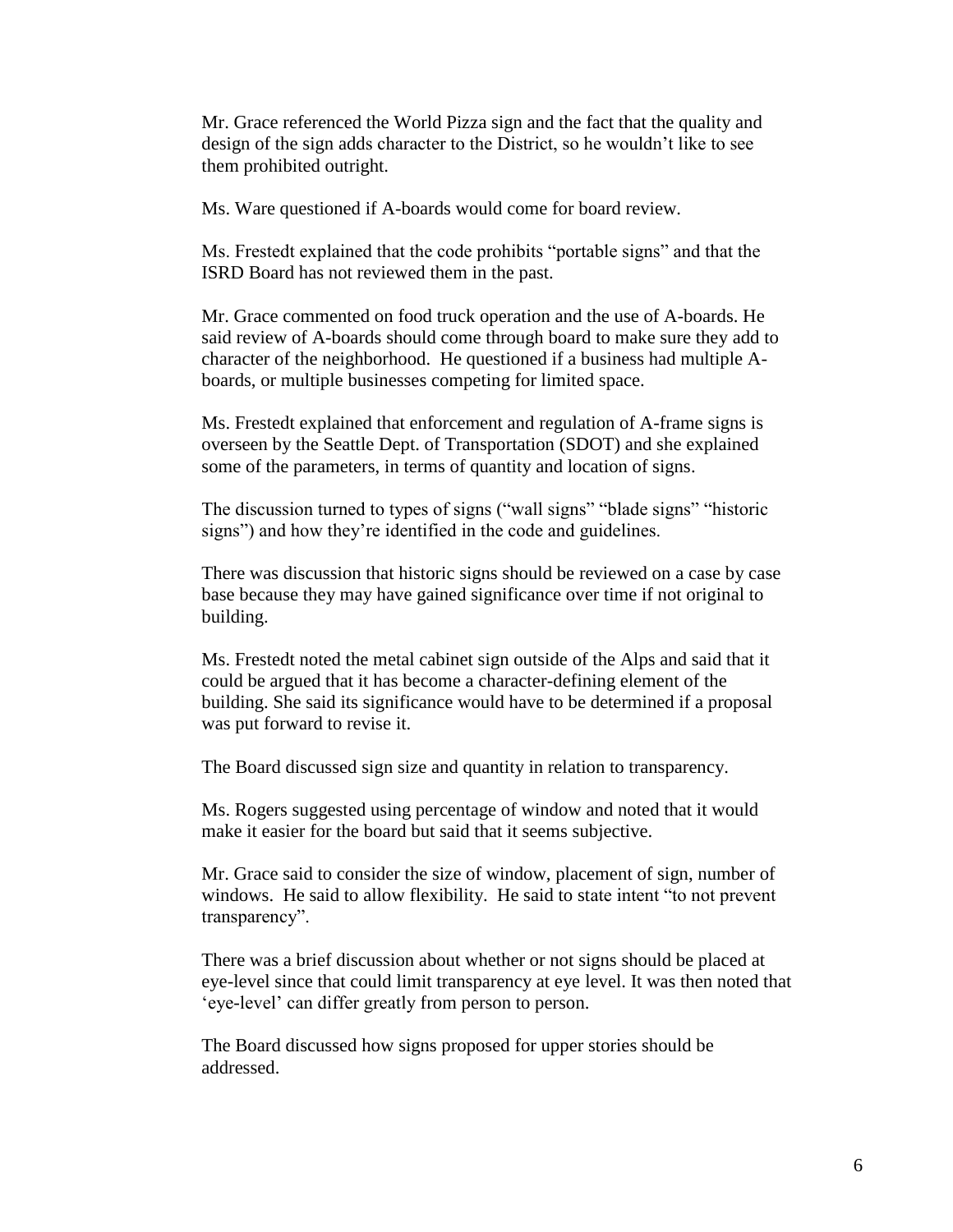Mr. Grace said that historically buildings had upper story signage, such as for family associations, and noted the ghost signage. He said that a main occupant could put sign there.

Ms. Frestedt referred to the Union Station complex buildings and noted the challenge of three tenants with equal space and determining who the primary tenant is.

Ms. Ware said it should be reviewed as a sign plan.

Mr. Murakami said over-proscriptive guidelines should not prevent the iconic signs of the future.

Mr. Grace said if it is too proscriptive we'll end up with W. Kong Yick - nice signs but too uniform. He added that signage should be alike a bowl of hot pot.

Ms. Ware noted the two Eastern signs that were planned together. She suggested compatibility over uniformity.

Board members agreed that the draft language for Mechanical Systems was appropriate. They also agreed that there need not be a separate section for Seismic upgrades, since that could be covered under other guidelines and code sections.

Ms. Ware asked about unreinforced masonry.

Ms. Frestedt presented an example of Safety and Security guidelines from Vancouver, B.C. and asked if the ISRD guidelines should incorporate similar language.

Mr. Grace suggested including recommendations for lighting.

Mr. Murakami referenced the school area (discussed earlier) and said that real bright light can create a danger with transition zones.

Ms. Leong said to be specific about security.

Regarding unreinforced masonry structures Ms. Frestedt said the intent is to bring buildings up to seismically safe standards. She said that some of this is covered through the NPS Preservation Briefs for masonry.

Ms. Frestedt said she is very close to finishing the whole draft and asked if Board members would like to review it in its entirety again. Board members said that they would. She said that the text is most important now and images will be added later.